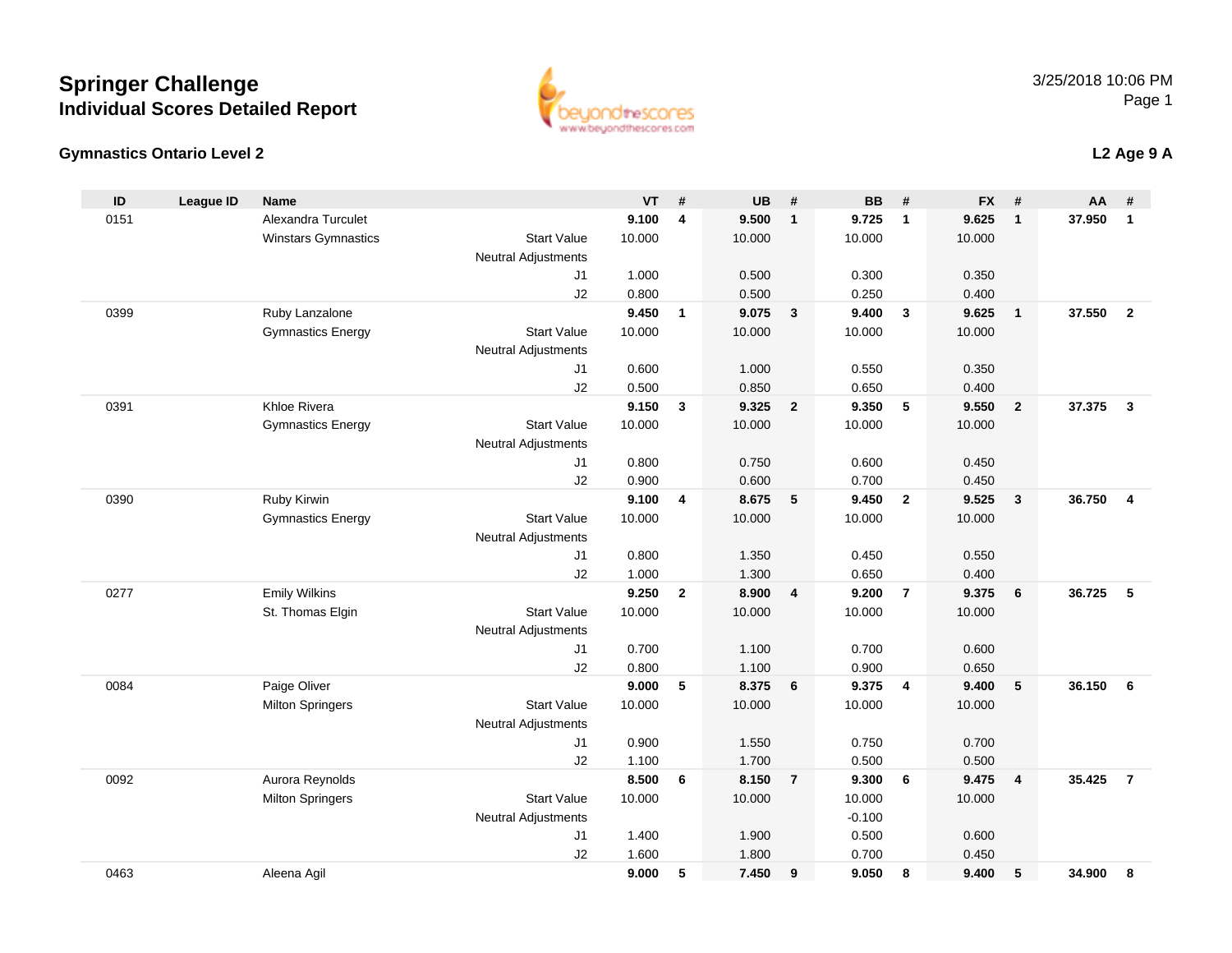

3/25/2018 10:06 PMPage 2

|      | <b>High Flyers Gymnastics</b> | <b>Start Value</b><br><b>Neutral Adjustments</b> | 10.000 | 10.000  | 10.000   |     | 10.000 |        |    |
|------|-------------------------------|--------------------------------------------------|--------|---------|----------|-----|--------|--------|----|
|      |                               | J1                                               | 1.100  | 2.300   | 0.900    |     | 0.650  |        |    |
|      |                               | J2                                               | 0.900  | 2.800   | 1.000    |     | 0.550  |        |    |
| 0154 | <b>Briana Campbell</b>        |                                                  | 7.050  | 7.500 8 | 8.825    | - 9 | 8.500  | 31.875 | -9 |
|      | <b>High Flyers Gymnastics</b> | <b>Start Value</b>                               | 10.000 | 10.000  | 10.000   |     | 10.000 |        |    |
|      |                               | <b>Neutral Adjustments</b>                       |        |         | $-0.100$ |     |        |        |    |
|      |                               | J1                                               | 3.100  | 2.300   | 1.050    |     | 1.600  |        |    |
|      |                               | J2                                               | 2.800  | 2.700   | 1.100    |     | 1.400  |        |    |

### **Gymnastics Ontario Level 2**

| ID   | <b>League ID</b> | <b>Name</b>                |                            | VT     | #              | <b>UB</b> | #                       | <b>BB</b> | #              | <b>FX</b> | #              | $AA$ # |                |
|------|------------------|----------------------------|----------------------------|--------|----------------|-----------|-------------------------|-----------|----------------|-----------|----------------|--------|----------------|
| 0043 |                  | Audrey Furtado-Gagne       |                            | 9.200  | $\overline{2}$ | 9.050     | $\overline{\mathbf{1}}$ | 9.500     | $\mathbf{1}$   | 9.600     | 3              | 37.350 | $\mathbf{1}$   |
|      |                  | Forest City Gym Club       | <b>Start Value</b>         | 10.000 |                | 10.000    |                         | 10.000    |                | 10.000    |                |        |                |
|      |                  |                            | <b>Neutral Adjustments</b> |        |                |           |                         |           |                |           |                |        |                |
|      |                  |                            | J1                         | 0.800  |                | 0.900     |                         | 0.400     |                | 0.450     |                |        |                |
|      |                  |                            | J2                         | 0.800  |                | 1.000     |                         | 0.600     |                | 0.350     |                |        |                |
| 0150 |                  | Alexa Hughes               |                            | 9.150  | $\mathbf{3}$   | 8.950     | $\overline{\mathbf{2}}$ | 9.475     | $\overline{2}$ | 9.725     | $\mathbf{1}$   | 37.300 | $\overline{2}$ |
|      |                  | <b>Winstars Gymnastics</b> | <b>Start Value</b>         | 10.000 |                | 10.000    |                         | 10.000    |                | 10.000    |                |        |                |
|      |                  |                            | <b>Neutral Adjustments</b> |        |                |           |                         |           |                |           |                |        |                |
|      |                  |                            | J1                         | 0.900  |                | 1.100     |                         | 0.450     |                | 0.250     |                |        |                |
|      |                  |                            | J2                         | 0.800  |                | 1.000     |                         | 0.600     |                | 0.300     |                |        |                |
| 0149 |                  | Kylie Doucharme            |                            | 9.650  | 1              | 8.300     | 6                       | 9.400     | $\mathbf{3}$   | 9.700     | $\overline{2}$ | 37.050 | $\mathbf{3}$   |
|      |                  | <b>Winstars Gymnastics</b> | <b>Start Value</b>         | 10.000 |                | 10.000    |                         | 10.000    |                | 10.000    |                |        |                |
|      |                  |                            | <b>Neutral Adjustments</b> |        |                |           |                         | $-0.100$  |                |           |                |        |                |
|      |                  |                            | J1                         | 0.300  |                | 1.800     |                         | 0.500     |                | 0.400     |                |        |                |
|      |                  |                            | J2                         | 0.400  |                | 1.600     |                         | 0.500     |                | 0.200     |                |        |                |
| 0085 |                  | <b>Charlotte Runham</b>    |                            | 9.100  | 4              | 8.550     | 5                       | 9.100     | 5              | 8.975     | $\overline{7}$ | 35.725 | $\overline{4}$ |
|      |                  | <b>Milton Springers</b>    | <b>Start Value</b>         | 10.000 |                | 10.000    |                         | 10.000    |                | 10.000    |                |        |                |
|      |                  |                            | <b>Neutral Adjustments</b> |        |                |           |                         | $-0.100$  |                |           |                |        |                |
|      |                  |                            | J1                         | 0.800  |                | 1.500     |                         | 0.900     |                | 1.050     |                |        |                |
|      |                  |                            | J2                         | 1.000  |                | 1.400     |                         | 0.700     |                | 1.000     |                |        |                |
| 0091 |                  | Kaya Piotowski             |                            | 9.150  | 3              | 8.000     | $\overline{7}$          | 9.150     | $\overline{4}$ | 9.300     | 5              | 35,600 | 5              |
|      |                  | <b>Milton Springers</b>    | <b>Start Value</b>         | 10.000 |                | 10.000    |                         | 10.000    |                | 10.000    |                |        |                |
|      |                  |                            | <b>Neutral Adjustments</b> |        |                |           |                         | $-0.100$  |                |           |                |        |                |
|      |                  |                            | J1                         | 0.900  |                | 1.900     |                         | 0.700     |                | 0.700     |                |        |                |
|      |                  |                            | J2                         | 0.800  |                | 2.100     |                         | 0.800     |                | 0.700     |                |        |                |
| 0086 |                  | Abby Delany                |                            | 9.100  | 4              | 7.650     | 8                       | 9.400     | 3              | 9.400     | 4              | 35.550 | 6              |

### **L2 Age 9 B**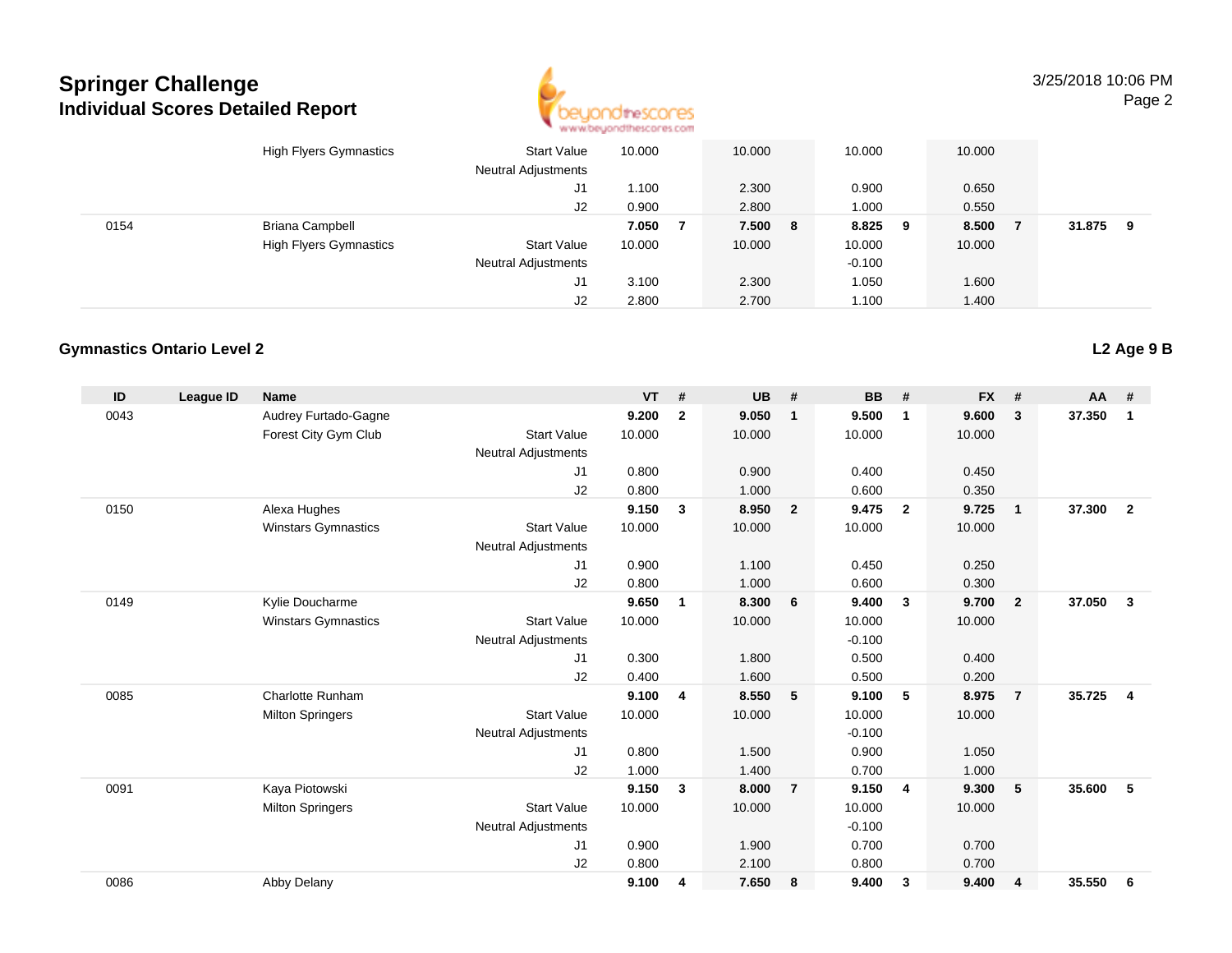

|      | <b>Milton Springers</b>       | <b>Start Value</b><br><b>Neutral Adjustments</b> | 10.000 |                | 10.000 |                | 10.000   |   | 10.000 |   |          |                |
|------|-------------------------------|--------------------------------------------------|--------|----------------|--------|----------------|----------|---|--------|---|----------|----------------|
|      |                               | J1                                               | 0.900  |                | 2.200  |                | 0.600    |   | 0.650  |   |          |                |
|      |                               | J2                                               | 0.900  |                | 2.500  |                | 0.600    |   | 0.550  |   |          |                |
| 0165 | Juliana Quatrale              |                                                  | 8.450  | 6              | 8.550  | 5              | 8.950    | 6 | 8.850  | 8 | 34.800   | $\overline{7}$ |
|      | <b>High Flyers Gymnastics</b> | <b>Start Value</b>                               | 10.000 |                | 10.000 |                | 10.000   |   | 10.000 |   |          |                |
|      |                               | Neutral Adjustments                              |        |                |        |                | $-0.100$ |   |        |   |          |                |
|      |                               | J <sub>1</sub>                                   | 1.500  |                | 1.400  |                | 1.000    |   | 1.150  |   |          |                |
|      |                               | J2                                               | 1.600  |                | 1.500  |                | 0.900    |   | 1.150  |   |          |                |
| 0164 | Mya DeCicco                   |                                                  | 8.650  | 5              | 8.575  | $\overline{4}$ | 8.650    | 7 | 8.450  | 9 | 34.325 8 |                |
|      | <b>High Flyers Gymnastics</b> | <b>Start Value</b>                               | 10.000 |                | 10.000 |                | 10.000   |   | 10.000 |   |          |                |
|      |                               | <b>Neutral Adjustments</b>                       |        |                |        |                |          |   |        |   |          |                |
|      |                               | J1                                               | 1.400  |                | 1.500  |                | 1.300    |   | 1.700  |   |          |                |
|      |                               | J2                                               | 1.300  |                | 1.350  |                | 1.400    |   | 1.400  |   |          |                |
| 0494 | Natalia Cristiano             |                                                  | 7.000  | $\overline{7}$ | 8.850  | 3              | 8.150    | 8 | 9.175  | 6 | 33.175 9 |                |
|      | <b>High Flyers Gymnastics</b> | <b>Start Value</b>                               | 10.000 |                | 10.000 |                | 10.000   |   | 10.000 |   |          |                |
|      |                               | <b>Neutral Adjustments</b>                       |        |                |        |                | $-0.100$ |   |        |   |          |                |
|      |                               | J1                                               | 2.900  |                | 1.100  |                | 1.600    |   | 0.900  |   |          |                |
|      |                               | J2                                               | 3.100  |                | 1.200  |                | 1.900    |   | 0.750  |   |          |                |

### **Gymnastics Ontario Level 2**

| ID   | League ID | <b>Name</b>                |                            | $VT$ # |                         | <b>UB</b> | #                       | <b>BB</b> | #              | <b>FX</b> | #              | $AA$ # |                |
|------|-----------|----------------------------|----------------------------|--------|-------------------------|-----------|-------------------------|-----------|----------------|-----------|----------------|--------|----------------|
| 0124 |           | Meko Brown                 |                            | 9.250  | $\overline{\mathbf{3}}$ | 9.650     | $\blacksquare$          | 9.700     | -1             | 9.950     |                | 38.550 |                |
|      |           | <b>Winstars Gymnastics</b> | <b>Start Value</b>         | 10.000 |                         | 10.000    |                         | 10.000    |                | 10.000    |                |        |                |
|      |           |                            | <b>Neutral Adjustments</b> |        |                         |           |                         |           |                |           |                |        |                |
|      |           |                            | J1                         | 0.700  |                         | 0.250     |                         | 0.300     |                | 0.050     |                |        |                |
|      |           |                            | J2                         | 0.800  |                         | 0.450     |                         | 0.300     |                | 0.050     |                |        |                |
| 0089 |           | Taryn McCallum             |                            | 9.250  | $\mathbf{3}$            | 9.150     | $\overline{\mathbf{2}}$ | 9.700     | $\mathbf 1$    | 9.525     | $\overline{2}$ | 37.625 | $\overline{2}$ |
|      |           | <b>Milton Springers</b>    | <b>Start Value</b>         | 10.000 |                         | 10.000    |                         | 10.000    |                | 10.000    |                |        |                |
|      |           |                            | <b>Neutral Adjustments</b> |        |                         |           |                         |           |                |           |                |        |                |
|      |           |                            | J1                         | 0.800  |                         | 0.750     |                         | 0.300     |                | 0.500     |                |        |                |
|      |           |                            | J2                         | 0.700  |                         | 0.950     |                         | 0.300     |                | 0.450     |                |        |                |
| 0088 |           | Abigail Chatyrbok          |                            | 9.600  |                         | 8.850     | - 6                     | 9.675     | $\overline{2}$ | 9.475     | 3              | 37.600 | 3              |
|      |           | <b>Milton Springers</b>    | <b>Start Value</b>         | 10.000 |                         | 10.000    |                         | 10.000    |                | 10.000    |                |        |                |
|      |           |                            | <b>Neutral Adjustments</b> |        |                         |           |                         |           |                |           |                |        |                |
|      |           |                            | J <sub>1</sub>             | 0.400  |                         | 1.100     |                         | 0.300     |                | 0.550     |                |        |                |
|      |           |                            | J2                         | 0.400  |                         | 1.200     |                         | 0.350     |                | 0.500     |                |        |                |
| 0462 |           | Julia Aprile               |                            | 9.350  | $\mathbf{2}$            | 8.925     | -5                      | 9.450     | 3              | 9.150     | 6              | 36.875 | 4              |

**L2 Age 10**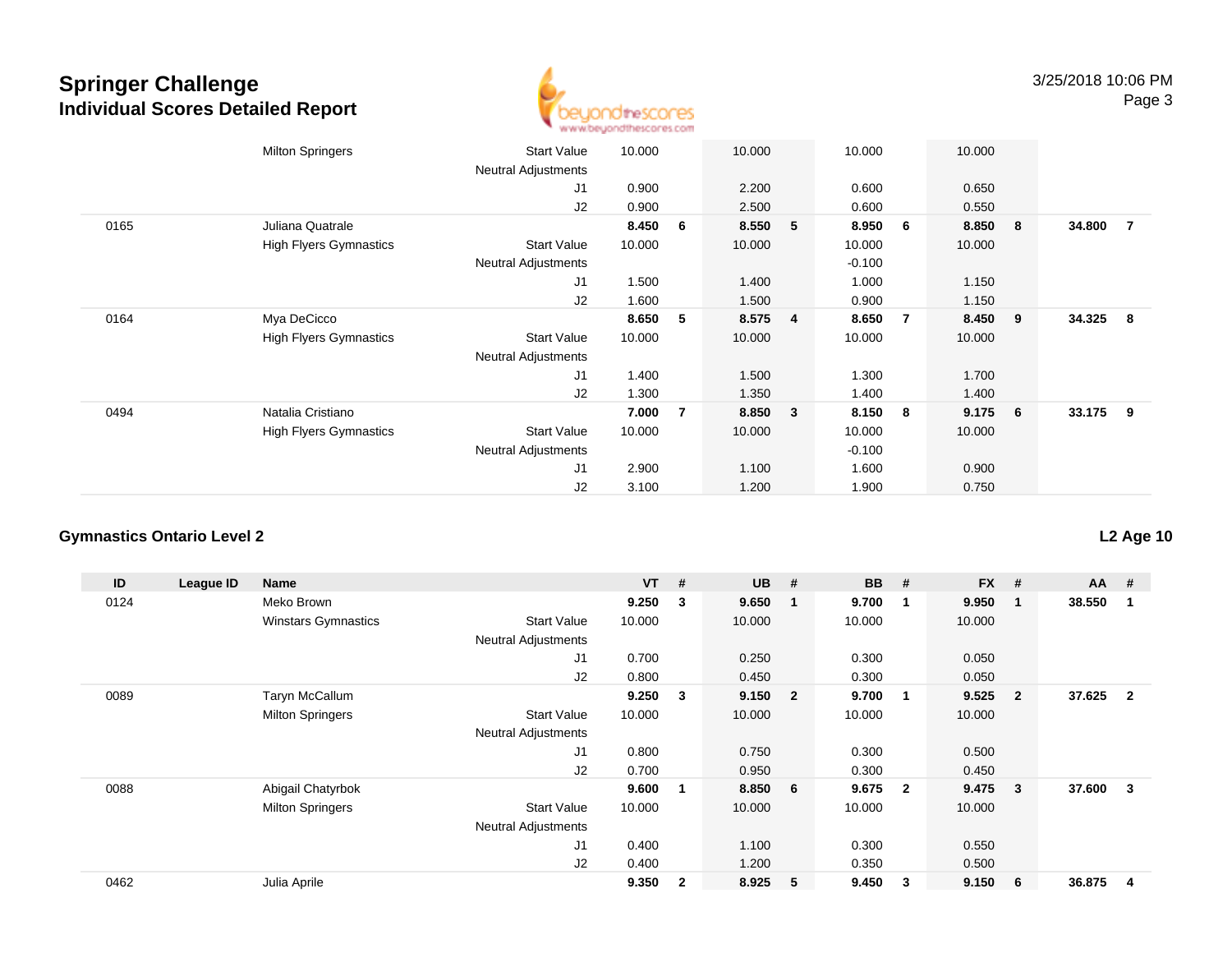

|      | <b>High Flyers Gymnastics</b> | <b>Start Value</b><br><b>Neutral Adjustments</b> | 10.000 |              | 10.000 |                | 10.000 |                | 10.000 |                |        |                |
|------|-------------------------------|--------------------------------------------------|--------|--------------|--------|----------------|--------|----------------|--------|----------------|--------|----------------|
|      |                               | J1                                               | 0.700  |              | 1.000  |                | 0.650  |                | 0.900  |                |        |                |
|      |                               | J2                                               | 0.600  |              | 1.150  |                | 0.450  |                | 0.800  |                |        |                |
| 0090 | <b>Brooke Black</b>           |                                                  | 9.250  | $\mathbf{3}$ | 8.550  | 8              | 9.675  | $\overline{2}$ | 9.250  | $\overline{4}$ | 36.725 | - 5            |
|      | <b>Milton Springers</b>       | <b>Start Value</b>                               | 10.000 |              | 10.000 |                | 10.000 |                | 10.000 |                |        |                |
|      |                               | <b>Neutral Adjustments</b>                       |        |              |        |                |        |                |        |                |        |                |
|      |                               | J1                                               | 0.700  |              | 1.300  |                | 0.400  |                | 0.700  |                |        |                |
|      |                               | J2                                               | 0.800  |              | 1.600  |                | 0.250  |                | 0.800  |                |        |                |
| 0394 | Claudia Dikic                 |                                                  | 9.000  | 5            | 9.125  | $\mathbf{3}$   | 9.075  | $\overline{7}$ | 9.200  | $5\phantom{1}$ | 36.400 | - 6            |
|      | <b>Gymnastics Energy</b>      | <b>Start Value</b>                               | 10.000 |              | 10.000 |                | 10.000 |                | 10.000 |                |        |                |
|      |                               | <b>Neutral Adjustments</b>                       |        |              |        |                |        |                |        |                |        |                |
|      |                               | J1                                               | 1.000  |              | 1.000  |                | 0.850  |                | 0.650  |                |        |                |
|      |                               | J2                                               | 1.000  |              | 0.750  |                | 1.000  |                | 0.950  |                |        |                |
| 0396 | Grace Lombarczki              |                                                  | 8.850  | 6            | 9.000  | $\overline{4}$ | 9.300  | 6              | 9.125  | $\overline{7}$ | 36.275 | $\overline{7}$ |
|      | <b>Gymnastics Energy</b>      | <b>Start Value</b>                               | 10.000 |              | 10.000 |                | 10.000 |                | 10.000 |                |        |                |
|      |                               | <b>Neutral Adjustments</b>                       |        |              |        |                |        |                |        |                |        |                |
|      |                               | J1                                               | 1.000  |              | 0.900  |                | 0.700  |                | 0.950  |                |        |                |
|      |                               | J2                                               | 1.300  |              | 1.100  |                | 0.700  |                | 0.800  |                |        |                |
| 0087 | Ava Shillingford              |                                                  | 9.150  | 4            | 8.600  | $\overline{7}$ | 9.400  | $\overline{4}$ | 9.025  | 8              | 36.175 | - 8            |
|      | <b>Milton Springers</b>       | <b>Start Value</b>                               | 10.000 |              | 10.000 |                | 10.000 |                | 10.000 |                |        |                |
|      |                               | <b>Neutral Adjustments</b>                       |        |              |        |                |        |                |        |                |        |                |
|      |                               | J1                                               | 0.800  |              | 1.400  |                | 0.500  |                | 0.950  |                |        |                |
|      |                               | J2                                               | 0.900  |              | 1.400  |                | 0.700  |                | 1.000  |                |        |                |
| 0159 | <b>Elise Perez</b>            |                                                  | 8.850  | 6            | 7.300  | 9              | 9.350  | 5              | 9.000  | 9              | 34.500 | 9              |
|      | <b>High Flyers Gymnastics</b> | <b>Start Value</b>                               | 10.000 |              | 10.000 |                | 10.000 |                | 10.000 |                |        |                |
|      |                               | <b>Neutral Adjustments</b>                       |        |              |        |                |        |                |        |                |        |                |
|      |                               | J1                                               | 1.200  |              | 2.500  |                | 0.600  |                | 1.100  |                |        |                |
|      |                               | J2                                               | 1.100  |              | 2.900  |                | 0.700  |                | 0.900  |                |        |                |

### **Gymnastics Ontario Level 2**

**L2 Age 11**

| ID   | League ID | <b>Name</b>                |                            | <b>VT</b> | # | <b>UB</b> | # | <b>BB</b> | -# | $FX$ # |   | $AA$ # |                         |
|------|-----------|----------------------------|----------------------------|-----------|---|-----------|---|-----------|----|--------|---|--------|-------------------------|
| 0126 |           | Ava Etzel                  |                            | 9.750     |   | 9.600     |   | 9.600     | 5  | 9.625  | 4 | 38.575 |                         |
|      |           | <b>Winstars Gymnastics</b> | <b>Start Value</b>         | 10.000    |   | 10.000    |   | 10.000    |    | 10.000 |   |        |                         |
|      |           |                            | <b>Neutral Adjustments</b> |           |   |           |   |           |    |        |   |        |                         |
|      |           |                            | J1                         | 0.200     |   | 0.400     |   | 0.300     |    | 0.300  |   |        |                         |
|      |           |                            | J2                         | 0.300     |   | 0.400     |   | 0.500     |    | 0.450  |   |        |                         |
| 0097 |           | Maya Qaqish                |                            | 8.950     | ь | 9.600     |   | 9.800     |    | 10.000 |   | 38.350 | $\overline{\mathbf{2}}$ |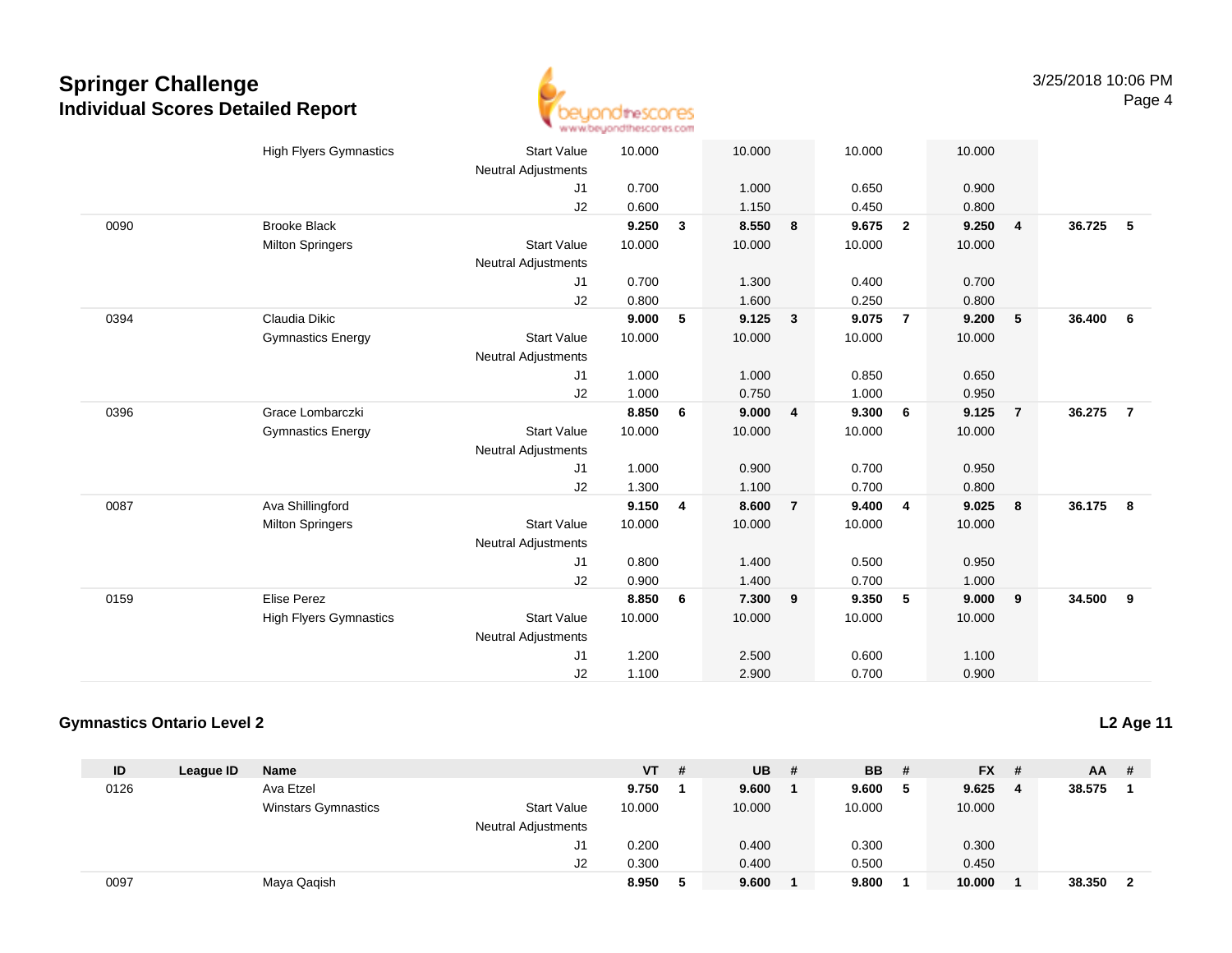

|      | <b>Milton Springers</b>       | <b>Start Value</b><br><b>Neutral Adjustments</b> | 10.000 |              | 10.000 |                         | 10.000   |                         | 10.000 |                         |        |                         |
|------|-------------------------------|--------------------------------------------------|--------|--------------|--------|-------------------------|----------|-------------------------|--------|-------------------------|--------|-------------------------|
|      |                               | J1                                               | 1.200  |              | 0.450  |                         | 0.150    |                         | 0.000  |                         |        |                         |
|      |                               | J2                                               | 0.900  |              | 0.350  |                         | 0.250    |                         | 0.000  |                         |        |                         |
| 0127 | Bethany Lar-Saw               |                                                  | 9.300  | $\mathbf{2}$ | 9.325  | $\overline{\mathbf{4}}$ | 9.550    | 6                       | 9.975  | $\overline{\mathbf{2}}$ | 38.150 | $\overline{\mathbf{3}}$ |
|      | <b>Winstars Gymnastics</b>    | <b>Start Value</b>                               | 10.000 |              | 10.000 |                         | 10.000   |                         | 10.000 |                         |        |                         |
|      |                               | <b>Neutral Adjustments</b>                       |        |              |        |                         |          |                         |        |                         |        |                         |
|      |                               | J1                                               | 0.700  |              | 0.600  |                         | 0.400    |                         | 0.000  |                         |        |                         |
|      |                               | J2                                               | 0.700  |              | 0.750  |                         | 0.500    |                         | 0.050  |                         |        |                         |
| 0125 | <b>Sydney Coulbeck</b>        |                                                  | 9.200  | $\mathbf{3}$ | 9.375  | $\mathbf{3}$            | 9.750    | $\overline{\mathbf{2}}$ | 9.800  | $\mathbf{3}$            | 38.125 | $\overline{\mathbf{4}}$ |
|      | <b>Winstars Gymnastics</b>    | <b>Start Value</b>                               | 10.000 |              | 10.000 |                         | 10.000   |                         | 10.000 |                         |        |                         |
|      |                               | <b>Neutral Adjustments</b>                       |        |              |        |                         |          |                         |        |                         |        |                         |
|      |                               | J1                                               | 0.700  |              | 0.700  |                         | 0.200    |                         | 0.150  |                         |        |                         |
|      |                               | J2                                               | 0.900  |              | 0.550  |                         | 0.300    |                         | 0.250  |                         |        |                         |
| 0099 | Lauren Ciggar                 |                                                  | 9.100  | 4            | 9.500  | $\overline{2}$          | 9.700    | $\mathbf{3}$            | 9.575  | 5                       | 37.875 | 5                       |
|      | <b>Milton Springers</b>       | <b>Start Value</b>                               | 10.000 |              | 10.000 |                         | 10.000   |                         | 10.000 |                         |        |                         |
|      |                               | Neutral Adjustments                              |        |              |        |                         |          |                         |        |                         |        |                         |
|      |                               | J1                                               | 0.900  |              | 0.500  |                         | 0.350    |                         | 0.400  |                         |        |                         |
|      |                               | J2                                               | 0.900  |              | 0.500  |                         | 0.250    |                         | 0.450  |                         |        |                         |
| 0100 | Mariana Castiblanco           |                                                  | 9.100  | 4            | 9.100  | 6                       | 9.625    | $\overline{4}$          | 9.625  | $\overline{4}$          | 37.450 | 6                       |
|      | <b>Milton Springers</b>       | <b>Start Value</b>                               | 10.000 |              | 10.000 |                         | 10.000   |                         | 10.000 |                         |        |                         |
|      |                               | Neutral Adjustments                              |        |              |        |                         |          |                         |        |                         |        |                         |
|      |                               | J1                                               | 1.000  |              | 0.900  |                         | 0.350    |                         | 0.400  |                         |        |                         |
|      |                               | J2                                               | 0.800  |              | 0.900  |                         | 0.400    |                         | 0.350  |                         |        |                         |
| 0098 | Kenzie Rizk                   |                                                  | 9.200  | $\mathbf{3}$ | 9.300  | 5                       | 9.425    | $\overline{7}$          | 9.400  | 6                       | 37.325 | $\overline{7}$          |
|      | <b>Milton Springers</b>       | <b>Start Value</b>                               | 10.000 |              | 10.000 |                         | 10.000   |                         | 10.000 |                         |        |                         |
|      |                               | <b>Neutral Adjustments</b>                       |        |              |        |                         |          |                         |        |                         |        |                         |
|      |                               | J1                                               | 0.800  |              | 0.650  |                         | 0.600    |                         | 0.600  |                         |        |                         |
|      |                               | J2                                               | 0.800  |              | 0.750  |                         | 0.550    |                         | 0.600  |                         |        |                         |
| 0493 | Victoria Korpan               |                                                  | 8.850  | 6            | 8.800  | $\overline{7}$          | 9.150    | $\bf{8}$                | 8.700  | $\overline{7}$          | 35.500 | 8                       |
|      | <b>High Flyers Gymnastics</b> | <b>Start Value</b>                               | 10.000 |              | 10.000 |                         | 10.000   |                         | 10.000 |                         |        |                         |
|      |                               | Neutral Adjustments                              |        |              |        |                         | $-0.100$ |                         |        |                         |        |                         |
|      |                               | J1                                               | 1.100  |              | 1.300  |                         | 0.800    |                         | 1.350  |                         |        |                         |
|      |                               | J2                                               | 1.200  |              | 1.100  |                         | 0.700    |                         | 1.250  |                         |        |                         |

**Gymnastics Ontario Level 2**

**L2 Age 12+**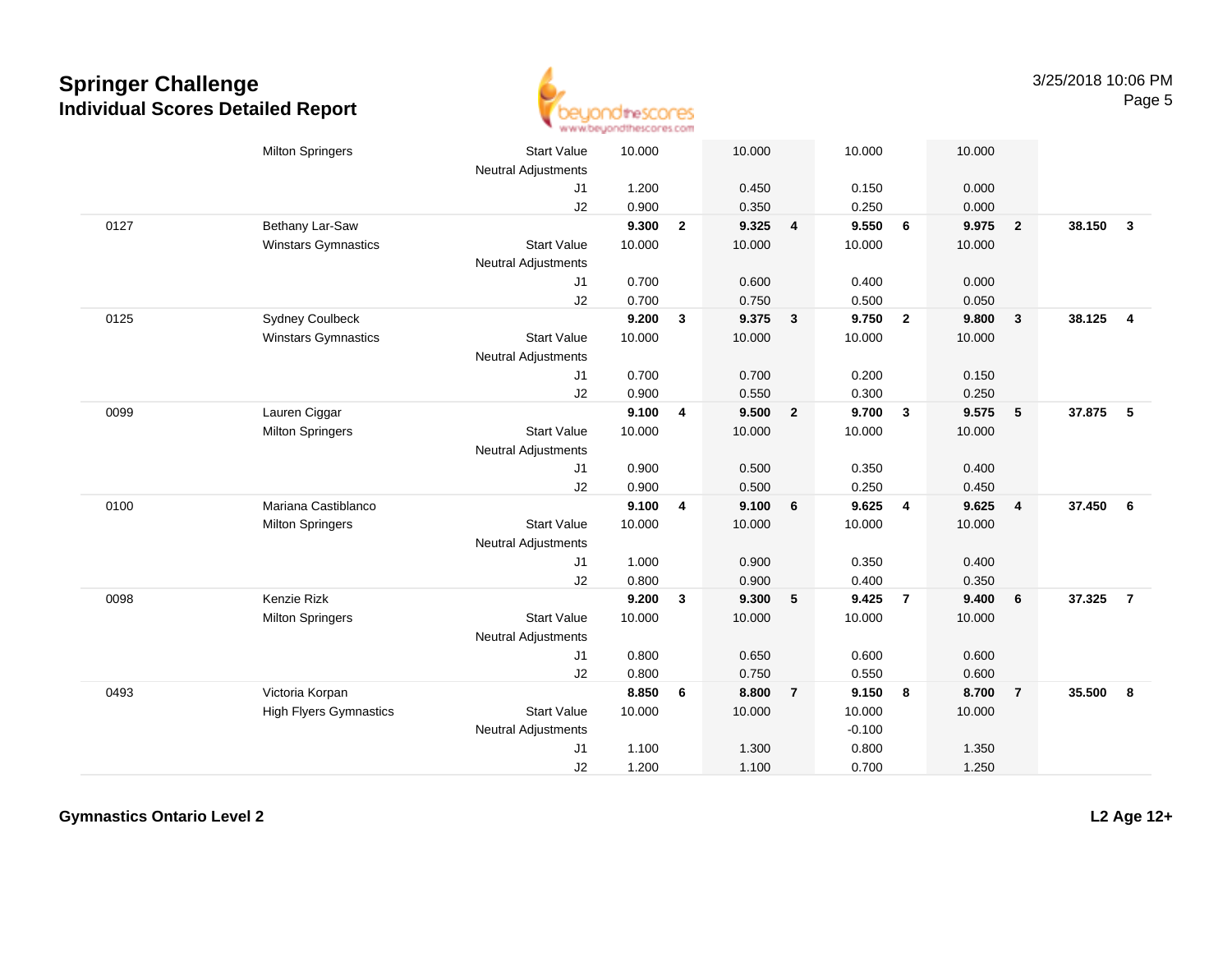

| ID   | <b>League ID</b> | Name                          |                            | VT             | #              | <b>UB</b>      | #                       | <b>BB</b>      | #              | <b>FX</b>      | #                       | AA     | #                       |
|------|------------------|-------------------------------|----------------------------|----------------|----------------|----------------|-------------------------|----------------|----------------|----------------|-------------------------|--------|-------------------------|
| 0093 |                  | Marina Atalla                 |                            | 9.450          | $\mathbf{1}$   | 8.500          | $\sqrt{5}$              | 9.650          | $\overline{2}$ | 9.825          | $\overline{1}$          | 37.425 | $\mathbf{1}$            |
|      |                  | <b>Milton Springers</b>       | <b>Start Value</b>         | 10.000         |                | 10.000         |                         | 10.000         |                | 10.000         |                         |        |                         |
|      |                  |                               | <b>Neutral Adjustments</b> |                |                |                |                         |                |                |                |                         |        |                         |
|      |                  |                               | J1                         | 0.600          |                | 1.400          |                         | 0.400          |                | 0.200          |                         |        |                         |
|      |                  |                               | J2                         | 0.500          |                | 1.600          |                         | 0.300          |                | 0.150          |                         |        |                         |
| 0095 |                  | Isabelle Akai                 |                            | 9.250          | $\mathbf{3}$   | 8.950          | $\overline{\mathbf{3}}$ | 9.750          | $\overline{1}$ | 9.250          | $\overline{\mathbf{4}}$ | 37.200 | $\overline{2}$          |
|      |                  | <b>Milton Springers</b>       | <b>Start Value</b>         | 10.000         |                | 10.000         |                         | 10.000         |                | 10.000         |                         |        |                         |
|      |                  |                               | <b>Neutral Adjustments</b> |                |                |                |                         |                |                |                |                         |        |                         |
|      |                  |                               | J1                         | 0.700          |                | 1.100          |                         | 0.200          |                | 0.800          |                         |        |                         |
|      |                  |                               | J2                         | 0.800          |                | 1.000          |                         | 0.300          |                | 0.700          |                         |        |                         |
| 0094 |                  | Kaelyn Delany                 |                            | 9.250          | $\mathbf{3}$   | 9.275          | $\overline{\mathbf{1}}$ | 9.575          | $\mathbf{3}$   | 9.025          | 5                       | 37.125 | $\overline{\mathbf{3}}$ |
|      |                  | <b>Milton Springers</b>       | <b>Start Value</b>         | 10.000         |                | 10.000         |                         | 10.000         |                | 10.000         |                         |        |                         |
|      |                  |                               | Neutral Adjustments        |                |                |                |                         |                |                |                |                         |        |                         |
|      |                  |                               | J1<br>J2                   | 0.700<br>0.800 |                | 0.750<br>0.700 |                         | 0.500<br>0.350 |                | 0.950<br>1.000 |                         |        |                         |
| 0161 |                  | <b>Bianca Tavella</b>         |                            | 9.200          | 4              | 9.275          | $\overline{1}$          | 9.350          | 5              | 9.025          | 5                       | 36.850 | $\overline{\mathbf{4}}$ |
|      |                  | <b>High Flyers Gymnastics</b> | <b>Start Value</b>         | 10.000         |                | 10.000         |                         | 10.000         |                | 10.000         |                         |        |                         |
|      |                  |                               | <b>Neutral Adjustments</b> |                |                |                |                         |                |                |                |                         |        |                         |
|      |                  |                               | J1                         | 0.900          |                | 0.750          |                         | 0.650          |                | 1.100          |                         |        |                         |
|      |                  |                               | J2                         | 0.700          |                | 0.700          |                         | 0.650          |                | 0.850          |                         |        |                         |
| 0101 |                  | Ayla Haddad                   |                            | 8.950          | 6              | 9.000          | $\overline{2}$          | 9.075          | 8              | 9.725          | $\overline{2}$          | 36.750 | 5                       |
|      |                  | <b>Milton Springers</b>       | <b>Start Value</b>         | 10.000         |                | 10.000         |                         | 10.000         |                | 10.000         |                         |        |                         |
|      |                  |                               | <b>Neutral Adjustments</b> |                |                |                |                         |                |                |                |                         |        |                         |
|      |                  |                               | J1                         | 1.200          |                | 1.100          |                         | 0.900          |                | 0.350          |                         |        |                         |
|      |                  |                               | J2                         | 0.900          |                | 0.900          |                         | 0.950          |                | 0.200          |                         |        |                         |
| 0096 |                  | Emma Nucifora                 |                            | 9.400          | $\mathbf{2}$   | 8.275          | 6                       | 9.475          | $\overline{4}$ | 9.475          | $\mathbf{3}$            | 36.625 | 6                       |
|      |                  | <b>Milton Springers</b>       | <b>Start Value</b>         | 10.000         |                | 10.000         |                         | 10.000         |                | 10.000         |                         |        |                         |
|      |                  |                               | Neutral Adjustments        |                |                |                |                         |                |                |                |                         |        |                         |
|      |                  |                               | J1                         | 0.700          |                | 1.650          |                         | 0.450          |                | 0.550          |                         |        |                         |
|      |                  |                               | J2                         | 0.500          |                | 1.800          |                         | 0.600          |                | 0.500          |                         |        |                         |
| 0155 |                  | Morea Fiorillo                |                            | 8.800          | $\overline{7}$ | 8.700          | $\overline{4}$          | 9.300          | 6              | 9.475          | $\mathbf{3}$            | 36.275 | $\overline{7}$          |
|      |                  | <b>High Flyers Gymnastics</b> | <b>Start Value</b>         | 10.000         |                | 10.000         |                         | 10.000         |                | 10.000         |                         |        |                         |
|      |                  |                               | <b>Neutral Adjustments</b> |                |                |                |                         | $-0.100$       |                |                |                         |        |                         |
|      |                  |                               | J1                         | 1.200          |                | 1.300          |                         | 0.700          |                | 0.600          |                         |        |                         |
|      |                  |                               | J2                         | 1.200          |                | 1.300          |                         | 0.500          |                | 0.450          |                         |        |                         |
| 0162 |                  | Isabella Ambrosino            |                            | 9.000          | 5              | 7.650          | $\overline{7}$          | 9.100          | $\overline{7}$ | 9.025          | 5                       | 34.775 | 8                       |
|      |                  | <b>High Flyers Gymnastics</b> | <b>Start Value</b>         | 10.000         |                | 10.000         |                         | 10.000         |                | 10.000         |                         |        |                         |
|      |                  |                               | <b>Neutral Adjustments</b> |                |                |                |                         | $-0.100$       |                |                |                         |        |                         |
|      |                  |                               | J1                         | 1.100          |                | 2.300          |                         | 0.700          |                | 0.900          |                         |        |                         |